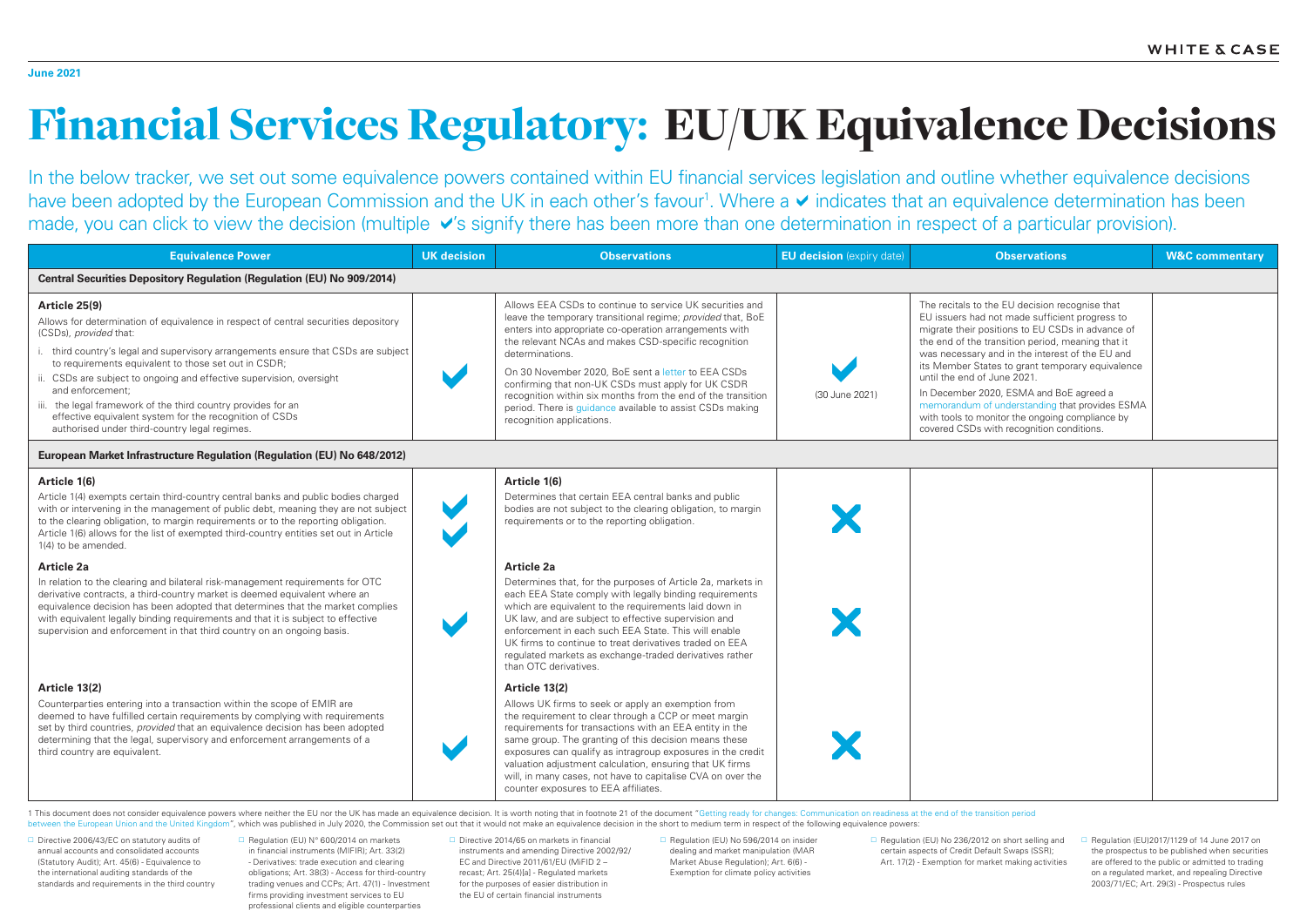| <b>Equivalence Power</b>                                                                                                                                                                                                                                                                                                                                                                                                                                                                                                                                                                                                                                                                                                                                                                                                                                                                                                                                                                                                                                                                                                                                                                                                                                                                                                                                                                                                                                                                                                                                                                                                                                                                                                                            | <b>UK</b> decision | <b>Observations</b>                                                                                                                                                                                                                                                                                                                                                                                                                                                                                                                                                                                                                             | <b>EU decision</b> (expiry date) | <b>Observations</b>                                                                                                                                                                                           | <b>W&amp;C commentary</b> |  |
|-----------------------------------------------------------------------------------------------------------------------------------------------------------------------------------------------------------------------------------------------------------------------------------------------------------------------------------------------------------------------------------------------------------------------------------------------------------------------------------------------------------------------------------------------------------------------------------------------------------------------------------------------------------------------------------------------------------------------------------------------------------------------------------------------------------------------------------------------------------------------------------------------------------------------------------------------------------------------------------------------------------------------------------------------------------------------------------------------------------------------------------------------------------------------------------------------------------------------------------------------------------------------------------------------------------------------------------------------------------------------------------------------------------------------------------------------------------------------------------------------------------------------------------------------------------------------------------------------------------------------------------------------------------------------------------------------------------------------------------------------------|--------------------|-------------------------------------------------------------------------------------------------------------------------------------------------------------------------------------------------------------------------------------------------------------------------------------------------------------------------------------------------------------------------------------------------------------------------------------------------------------------------------------------------------------------------------------------------------------------------------------------------------------------------------------------------|----------------------------------|---------------------------------------------------------------------------------------------------------------------------------------------------------------------------------------------------------------|---------------------------|--|
| European Market Infrastructure Regulation (Regulation (EU) No 648/2012)                                                                                                                                                                                                                                                                                                                                                                                                                                                                                                                                                                                                                                                                                                                                                                                                                                                                                                                                                                                                                                                                                                                                                                                                                                                                                                                                                                                                                                                                                                                                                                                                                                                                             |                    |                                                                                                                                                                                                                                                                                                                                                                                                                                                                                                                                                                                                                                                 |                                  |                                                                                                                                                                                                               |                           |  |
| Article 25(6)<br>Allows for third-country CCPs to access EU markets where there has been an<br>equivalence decision. Such a decision requires that:<br>i. the legal and supervisory arrangements of the third country ensure that CCPs<br>are subject to requirements equivalent to those set out in Title IV EMIR;<br>ii. CCPs are subject to ongoing and effective supervision and enforcement;<br>iii. the legal framework of the third country provides for an effective<br>equivalent system for the recognition of CCPs authorised under<br>third-country legal regimes.                                                                                                                                                                                                                                                                                                                                                                                                                                                                                                                                                                                                                                                                                                                                                                                                                                                                                                                                                                                                                                                                                                                                                                      |                    | Article 25(6)<br>Provides that, subject to entry into co-operation<br>arrangements with the relevant NCAs and making<br>CCP-specific recognition determinations, EU CCPs will be<br>able to continue to provide services in the UK.                                                                                                                                                                                                                                                                                                                                                                                                             | (30 June 2022)                   | Article 25(6)<br>In September 2020, ESMA and BoE agreed a<br>memorandum of understanding setting out the<br>arrangements for co-operation on the monitoring<br>and supervision of CCPs established in the UK. | Link to detailed placemat |  |
| <b>Capital Requirements Regulation (Regulation (EU) No. 575/2013)</b>                                                                                                                                                                                                                                                                                                                                                                                                                                                                                                                                                                                                                                                                                                                                                                                                                                                                                                                                                                                                                                                                                                                                                                                                                                                                                                                                                                                                                                                                                                                                                                                                                                                                               |                    |                                                                                                                                                                                                                                                                                                                                                                                                                                                                                                                                                                                                                                                 |                                  |                                                                                                                                                                                                               |                           |  |
| <b>Article 107(4)</b><br>Exposures to third-country investment firms, credit institutions, clearing houses<br>and exchanges can be treated in the same way as exposures to a home country<br>institution; provided that the third country applies prudential and supervisory<br>requirements to that entity that are at least equivalent.<br><b>Article 114(7)</b><br>Where equivalence is granted, a lower risk weight can be applied to exposures to<br>third-country governments and central banks.<br><b>Article 115(4)</b><br>Where equivalence is granted and the third country treats exposures to regional<br>governments/local authorities in the same way as exposures to central government,<br>then a lower risk weight can be applied to such exposures to third-country regional<br>governments/ local authorities.<br><b>Article 116(5)</b><br>Where equivalence is granted and the third country treats exposures to public<br>sector entities in the same way as exposures to central government, then a lower<br>risk weight can be applied to such exposures to third-country public sector entities.<br><b>Article 132(3)</b><br>An equivalence decision in respect of third-country CIU's may be adopted,<br>provided the third country applies supervisory and regulatory arrangements that<br>are at least equivalent to the EU regime and where there is co-operation between<br>the supervisory authorities. Where an equivalence decision has been adopted,<br>exposures to third-country CIUs can benefit from a lower risk weight.<br><b>Article 142(2)</b><br>An equivalence determination can be made where a third country applies<br>supervisory and regulatory arrangements that are at least equivalent to the EU |                    | Determines that each EEA State (i) applies prudential,<br>supervisory and regulatory requirements equivalent to those<br>applied in the UK, for the purposes of Article 107(3) and<br>391 of the Capital Requirements Regulation as it will form<br>part of UK law at the end of the transition period (CRR);<br>and (ii) applies supervisory and regulatory arrangements<br>equivalent to those applied in the UK, for the purposes of<br>Articles 114(7), 115(4), 116(5), 132(3) and 142(2) of CRR.<br>For UK firms, equivalence ensures they will not be<br>subject to increased capital requirements as a result of their<br>EEA exposures. |                                  |                                                                                                                                                                                                               |                           |  |
| regime. If such an equivalence determination has been made, a third-country<br>financial sector entity may meet the definition of large financial sector entity for the<br>purposes of the Internal Ratings Based Approach Chapter of the CRR.                                                                                                                                                                                                                                                                                                                                                                                                                                                                                                                                                                                                                                                                                                                                                                                                                                                                                                                                                                                                                                                                                                                                                                                                                                                                                                                                                                                                                                                                                                      |                    |                                                                                                                                                                                                                                                                                                                                                                                                                                                                                                                                                                                                                                                 |                                  |                                                                                                                                                                                                               |                           |  |
| <b>Article 391</b>                                                                                                                                                                                                                                                                                                                                                                                                                                                                                                                                                                                                                                                                                                                                                                                                                                                                                                                                                                                                                                                                                                                                                                                                                                                                                                                                                                                                                                                                                                                                                                                                                                                                                                                                  |                    |                                                                                                                                                                                                                                                                                                                                                                                                                                                                                                                                                                                                                                                 |                                  |                                                                                                                                                                                                               |                           |  |
| A private or public undertaking, including its branches, established in a third country<br>can be considered an "institution" for large exposures purposes; provided the<br>third country applies prudential supervisory and regulatory requirements at least<br>equivalent to those applied in the EU.                                                                                                                                                                                                                                                                                                                                                                                                                                                                                                                                                                                                                                                                                                                                                                                                                                                                                                                                                                                                                                                                                                                                                                                                                                                                                                                                                                                                                                             |                    |                                                                                                                                                                                                                                                                                                                                                                                                                                                                                                                                                                                                                                                 |                                  |                                                                                                                                                                                                               |                           |  |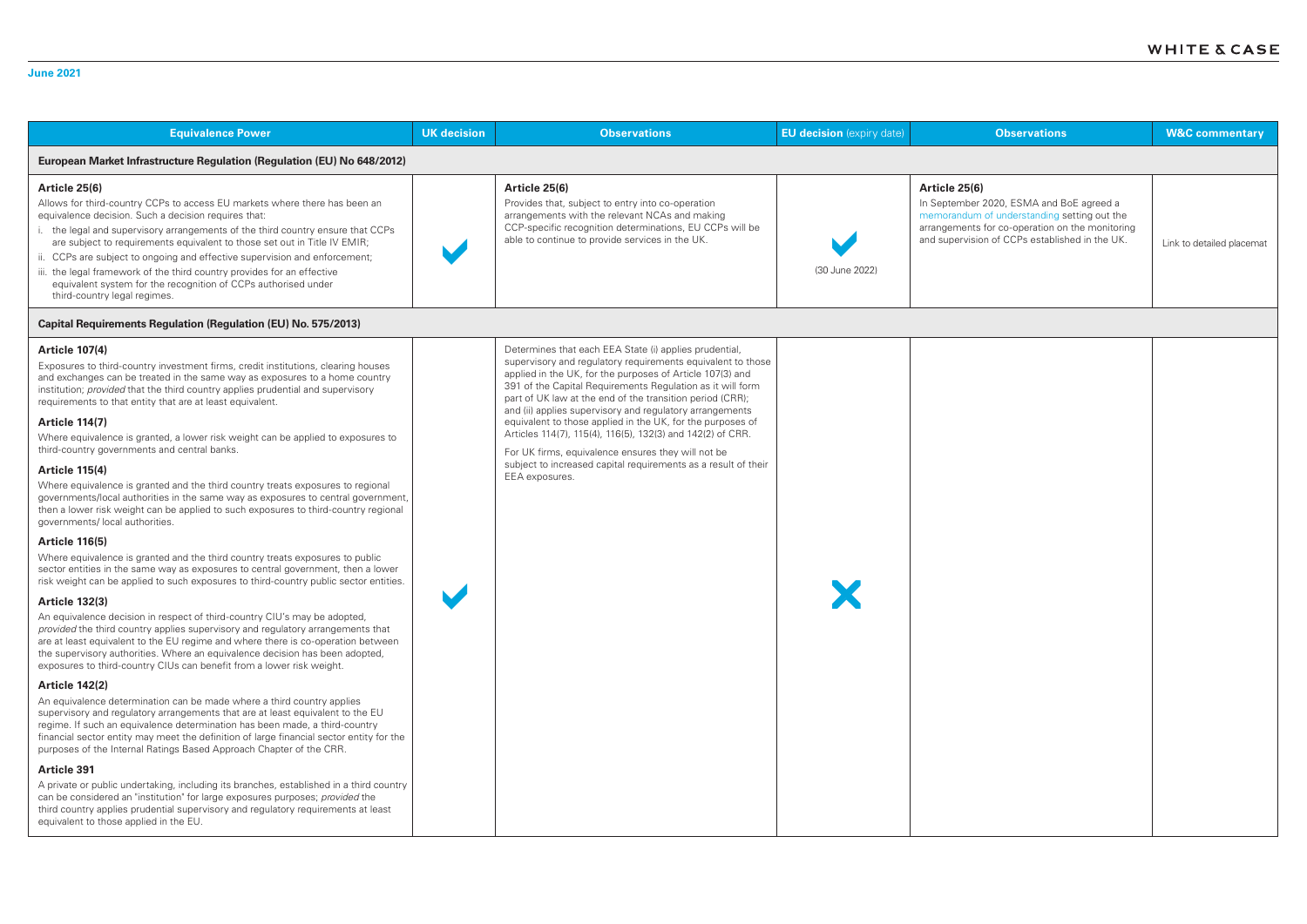| <b>Equivalence Power</b>                                                                                                                                                                                                                                                                                                                                                                                                                                                                                                                                                                                                                                                                                    | <b>UK</b> decision | <b>Observations</b>                                                                                                                                                                                                                                                                                                                                                                                                                                                                                                                                                                                                                                                                                                                                                    | <b>EU decision</b> (expiry date) | <b>Observations</b>                                                                                                                                                          | <b>W&amp;C commentary</b> |
|-------------------------------------------------------------------------------------------------------------------------------------------------------------------------------------------------------------------------------------------------------------------------------------------------------------------------------------------------------------------------------------------------------------------------------------------------------------------------------------------------------------------------------------------------------------------------------------------------------------------------------------------------------------------------------------------------------------|--------------------|------------------------------------------------------------------------------------------------------------------------------------------------------------------------------------------------------------------------------------------------------------------------------------------------------------------------------------------------------------------------------------------------------------------------------------------------------------------------------------------------------------------------------------------------------------------------------------------------------------------------------------------------------------------------------------------------------------------------------------------------------------------------|----------------------------------|------------------------------------------------------------------------------------------------------------------------------------------------------------------------------|---------------------------|
| <b>Credit Rating Agencies Regulation (Regulation (EC) No. 1060/2009)</b>                                                                                                                                                                                                                                                                                                                                                                                                                                                                                                                                                                                                                                    |                    |                                                                                                                                                                                                                                                                                                                                                                                                                                                                                                                                                                                                                                                                                                                                                                        |                                  |                                                                                                                                                                              |                           |
| Article 5(6)<br>Third-country legal and supervisory frameworks may be considered equivalent to<br>the CRA Regulation; provided it fulfils the following conditions:<br>CRAs in the third country must be subject to authorisation or registration<br>and are subject to effective, ongoing supervision and enforcement;<br>ii. CRAs in the third country must be subject to legally binding rules that are<br>equivalent to certain core requirements set out in the CRA Regulation;<br>iii. The regulatory regime in the third country prevents interference by<br>the supervisory authorities and other public authorities of that third<br>country with the content of credit ratings and methodologies. |                    | Determines that the legal and supervisory framework<br>of each EEA State ensures that credit rating agencies<br>authorised or registered in each EEA State:<br>comply with legally binding requirements which are<br>equivalent to the requirements resulting from CRAR; and<br>ii. are subject to effective supervision<br>and enforcement in each such EEA State.<br>This means non-systemic credit rating agencies authorised<br>or registered in the EEA can apply to be certified in the UK.                                                                                                                                                                                                                                                                      |                                  |                                                                                                                                                                              |                           |
| <b>Benchmarks Regulation (Regulation (EU) 2016/1011)</b>                                                                                                                                                                                                                                                                                                                                                                                                                                                                                                                                                                                                                                                    |                    |                                                                                                                                                                                                                                                                                                                                                                                                                                                                                                                                                                                                                                                                                                                                                                        |                                  |                                                                                                                                                                              |                           |
| <b>Article 30</b><br>Allows for the adoption of implementing decisions stating that the legal and<br>supervisory framework of a third country with respect to specific administrators or<br>specific benchmarks or families of benchmarks are equivalent to the requirements<br>under the Benchmarks Regulation.                                                                                                                                                                                                                                                                                                                                                                                            |                    | Determines that benchmark administrators in each EEA<br>State comply with legal requirements equivalent to the UK<br>Benchmarks Regulation and are appropriately supervised in<br>the relevant EEA State. This equivalence decision acts as a<br>mechanism to enable such administrators to be added to the<br>FCA's benchmarks register, and to enable them to provide<br>benchmarks to supervised entities in the UK.<br>Note: The Financial Services Bill 2021, which recently<br>received Royal Assent, extends the transitional period<br>for all overseas benchmarks from 31 December 2022 to<br>31 December 2025. During the transitional period for third-<br>country benchmarks, UK supervised entities are permitted<br>to use all third-country benchmarks. |                                  |                                                                                                                                                                              |                           |
| Market Abuse Regulation (Regulation (EU) No 596/2014)                                                                                                                                                                                                                                                                                                                                                                                                                                                                                                                                                                                                                                                       |                    |                                                                                                                                                                                                                                                                                                                                                                                                                                                                                                                                                                                                                                                                                                                                                                        |                                  |                                                                                                                                                                              |                           |
| Article 6(5)<br>Allows equivalence decisions to be adopted to extend the exemption referred to<br>in paragraph 1 of Article 6 (which carves out transactions, orders or behaviour, in<br>pursuit of monetary, exchange rate or public debt management policy by certain<br>public bodies and central banks) to certain public bodies and central banks of third<br>countries.                                                                                                                                                                                                                                                                                                                               |                    | Decisions have been adopted to exempt several EEA public<br>bodies that include, but are not limited to:<br>i. Member States<br>ii. ECB<br>iii. the central bank of Member States<br>iv. the central bank of Iceland or of Norway<br>v. the Ministry of Finance and Economic Affairs of Iceland<br>vi. the Ministry of Finance of Norway<br>vii. the Ministry of General Government<br>Affairs and Finance of Liechtenstein                                                                                                                                                                                                                                                                                                                                            |                                  | The European Commission adopted Delegated<br>Regulation 2019/461 granting an exemption to the<br>Bank of England and the UK Debt Management<br>Office from the scope of MAR. |                           |

# **June 2021**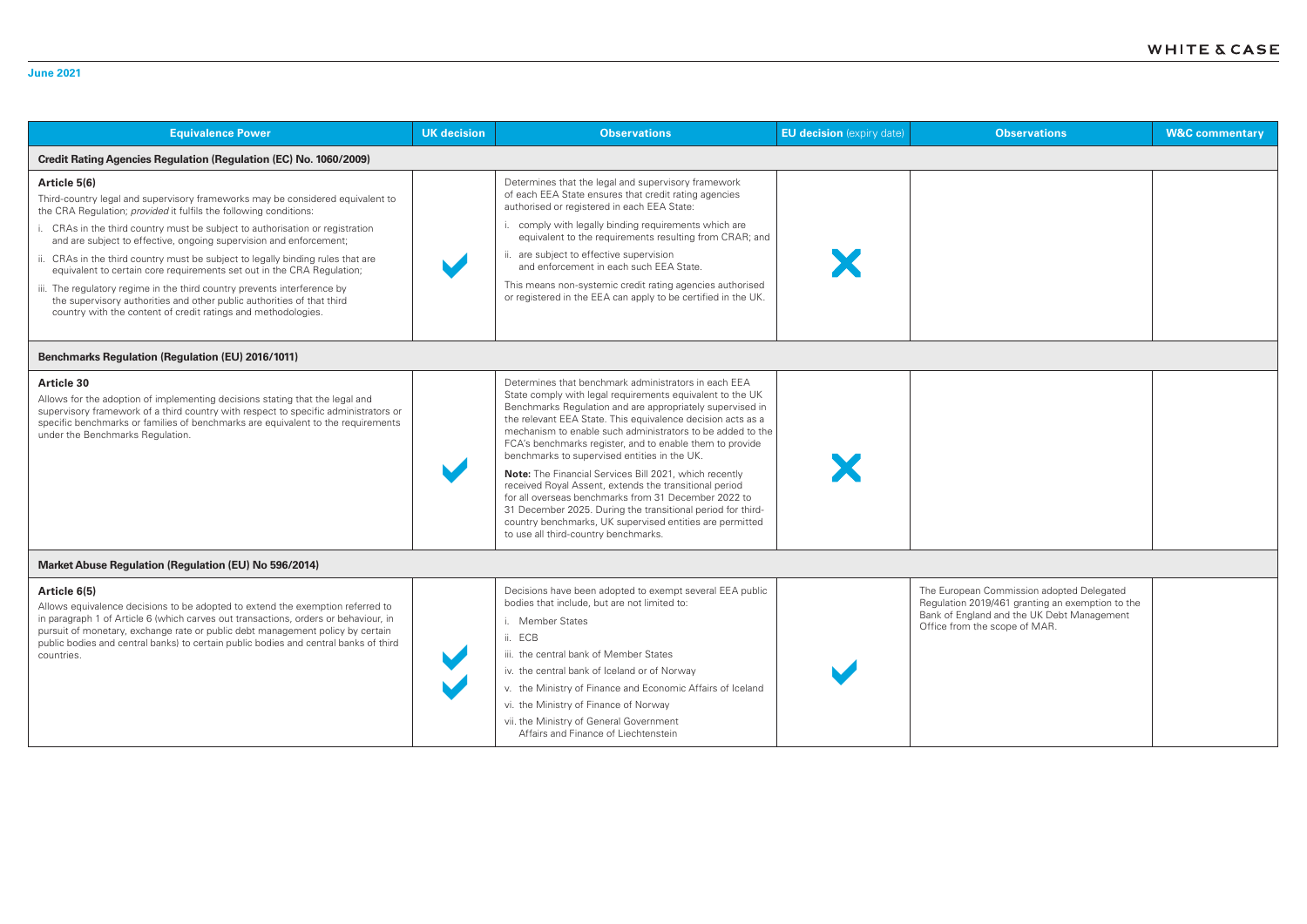| <b>Equivalence Power</b>                                                                                                                                                                                                                                                                                                                                                                                                                                                                                                                                                                                                                                                                                                                                                                                                                                                                                                                                                                                      | <b>UK</b> decision | <b>EU decision</b> (expiry date)<br><b>Observations</b><br><b>Observations</b>                                                                                                                                                                                                                                                                                                                                                                                                                                                                                                                                                                                                                                                                         |  | <b>W&amp;C commentary</b>                                                                                                                                                                          |  |  |
|---------------------------------------------------------------------------------------------------------------------------------------------------------------------------------------------------------------------------------------------------------------------------------------------------------------------------------------------------------------------------------------------------------------------------------------------------------------------------------------------------------------------------------------------------------------------------------------------------------------------------------------------------------------------------------------------------------------------------------------------------------------------------------------------------------------------------------------------------------------------------------------------------------------------------------------------------------------------------------------------------------------|--------------------|--------------------------------------------------------------------------------------------------------------------------------------------------------------------------------------------------------------------------------------------------------------------------------------------------------------------------------------------------------------------------------------------------------------------------------------------------------------------------------------------------------------------------------------------------------------------------------------------------------------------------------------------------------------------------------------------------------------------------------------------------------|--|----------------------------------------------------------------------------------------------------------------------------------------------------------------------------------------------------|--|--|
| MiFIR (Regulation (EU) No 600/2014 on markets in financial instruments)                                                                                                                                                                                                                                                                                                                                                                                                                                                                                                                                                                                                                                                                                                                                                                                                                                                                                                                                       |                    |                                                                                                                                                                                                                                                                                                                                                                                                                                                                                                                                                                                                                                                                                                                                                        |  |                                                                                                                                                                                                    |  |  |
| Article 1(9)<br>Allows for equivalence decisions to be adopted so that the Regulations do not apply<br>in respect of transactions where the counterparty is a third-country central bank.                                                                                                                                                                                                                                                                                                                                                                                                                                                                                                                                                                                                                                                                                                                                                                                                                     |                    | Article 1(9)<br>The exemption for the European System of Central Banks is<br>included in the retained Regulation. The Markets in Financial<br>Instruments Exemption Directions 2019 provides for an<br>exemption in respect of the central bank of Norway and the<br>central bank of Iceland.                                                                                                                                                                                                                                                                                                                                                                                                                                                          |  | Article 1(9)<br>The European Commission amended the list<br>of exempted central banks of third countries to<br>include the Bank of England under Commission<br>Delegated Regulation (EU) 2019/462. |  |  |
| Prospectus Regulation Delegated Act (2019/980) (and Regulation 1569/2007)                                                                                                                                                                                                                                                                                                                                                                                                                                                                                                                                                                                                                                                                                                                                                                                                                                                                                                                                     |                    |                                                                                                                                                                                                                                                                                                                                                                                                                                                                                                                                                                                                                                                                                                                                                        |  |                                                                                                                                                                                                    |  |  |
| Article 23(a)<br>Allows for equivalence determinations in respect of the presentation of historical<br>financial information in accordance with certain third-country accounting standards.                                                                                                                                                                                                                                                                                                                                                                                                                                                                                                                                                                                                                                                                                                                                                                                                                   |                    | The UK recognises EU-endorsed IFRS as equivalent to UK-<br>endorsed IFRS. The equivalence decision, however, does<br>not extend to EEA national GAAPs.                                                                                                                                                                                                                                                                                                                                                                                                                                                                                                                                                                                                 |  |                                                                                                                                                                                                    |  |  |
| Solvency II Directive (2009/138/EC)                                                                                                                                                                                                                                                                                                                                                                                                                                                                                                                                                                                                                                                                                                                                                                                                                                                                                                                                                                           |                    |                                                                                                                                                                                                                                                                                                                                                                                                                                                                                                                                                                                                                                                                                                                                                        |  |                                                                                                                                                                                                    |  |  |
| <b>Article 172</b><br>Allows for the delegated acts setting out that third-country solvency regimes that<br>apply to reinsurance activities of undertakings with the head office in that third<br>country are equivalent.<br>Where there has been an equivalence decision, reinsurance contracts purchased<br>from equivalent third-country reinsurers can be treated in the same manner as<br>contracts from domestic reinsurers.<br><b>Article 227</b><br>Allows insurance groups with entities in third countries that have been deemed<br>equivalent to take into account the local rules for capital requirements and own<br>funds in respect of that entity when making group solvency calculations.<br>Article 260<br>Allows for recognition of the equivalence of group supervision exercised by a<br>third-country. Where equivalence is granted, reliance on third-country group<br>supervision by equivalent third-country supervisors for third-country groups with<br>EEA entities is permitted. |                    | The Solvency 2 Regulation Equivalence Directions<br>2020 determine that:<br>the solvency regime of each EEA State that applies<br>to certain reinsurance activities is equivalent<br>to that laid down in the relevant UK law;<br>ii. the solo prudential regime of each EEA State is<br>equivalent to that laid down in the relevant UK law; and<br>iii. the groups prudential regime of each EEA State is<br>equivalent to that laid down in the relevant UK law.                                                                                                                                                                                                                                                                                    |  |                                                                                                                                                                                                    |  |  |
| Transparency Directive (2004/109/EC)                                                                                                                                                                                                                                                                                                                                                                                                                                                                                                                                                                                                                                                                                                                                                                                                                                                                                                                                                                          |                    |                                                                                                                                                                                                                                                                                                                                                                                                                                                                                                                                                                                                                                                                                                                                                        |  |                                                                                                                                                                                                    |  |  |
| Article 23(4)<br>Allows for the laws of third countries to be deemed equivalent to the requirements<br>of IFRS. Where third countries are deemed equivalent and the registered office of<br>a company is in a country outside the EU, the competent authority of the relevant<br>home member state can exempt an issuer from complying with the requirements<br>set out in Articles 4 and 5.                                                                                                                                                                                                                                                                                                                                                                                                                                                                                                                                                                                                                  |                    | In November 2018, the UK government made a commitment<br>that it would allow overseas issuers with securities admitted<br>to trading on a UK regulated market, or overseas issuers<br>making an offer of securities in the UK, to continue to use<br>EU-adopted IFRS when preparing their consolidated financial<br>accounts for future accounting years. This commitment was<br>formalised in April 2019 in The Prospectus Directive and<br>Transparency Directive Equivalence Directions 2019, which<br>determined that the EU-adopted International Financial<br>Reporting Standards are equivalent to UK accounting<br>standards and can continue to be used to prepare financial<br>statements for requirements under the Transparency Directive. |  |                                                                                                                                                                                                    |  |  |